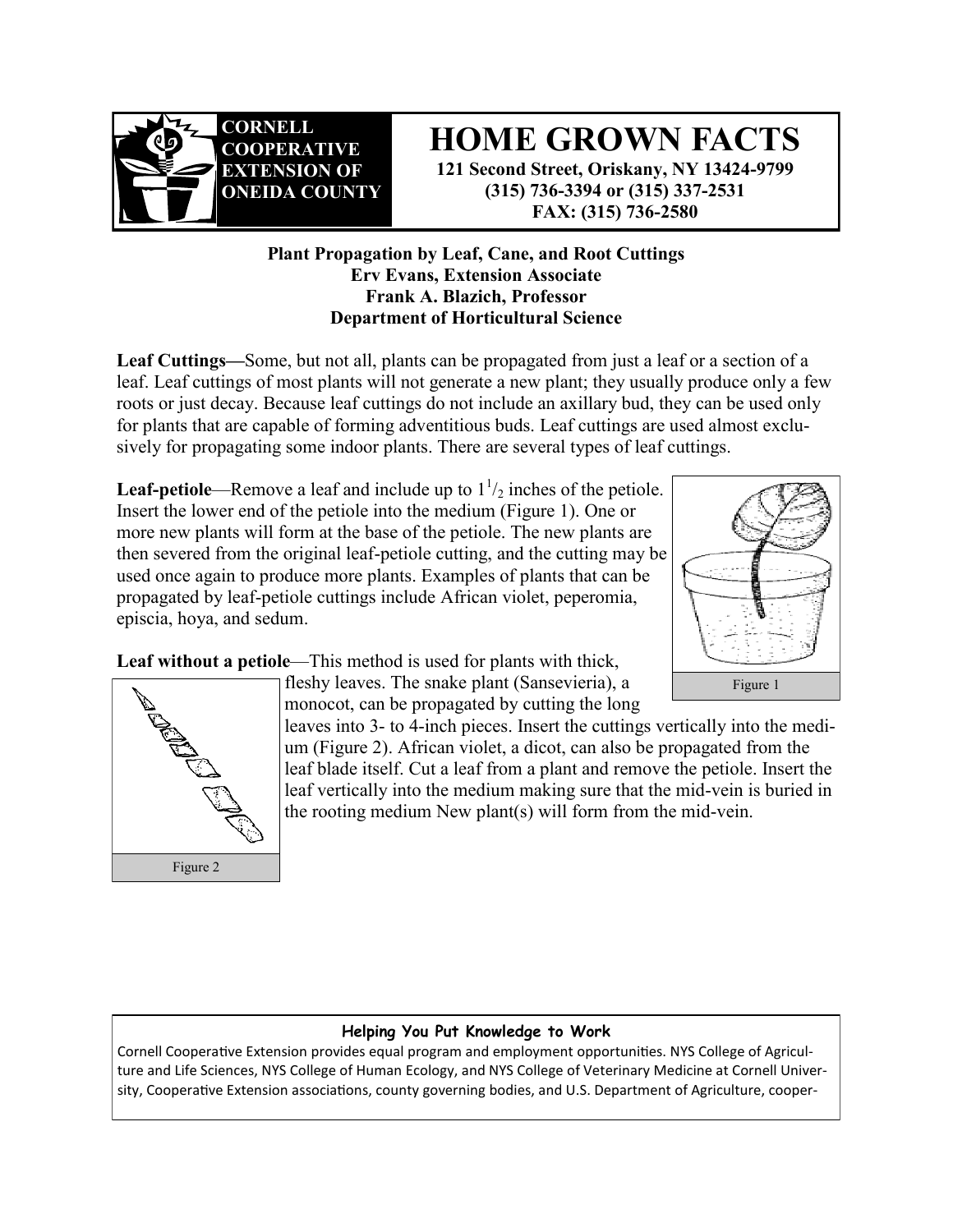#### **Plant Propagation…—Page 2**

**Split-vein**—Detach a leaf from a rex begonia and remove the petiole. Make cuts on several prominent veins on the underside of the leaf (Figure 3). Lay the cutting, lower side down, on the medium. If the leaf curls up, hold it in place by covering the margins with rooting medium. New plants will form at each cut. A variation of this method is to cut the leaf into wedges, so that each piece has a main vein. The leaf wedge should be inserted into the media with the main vein partially covered

## **Leaf-bud Cuttings**

Leaf-bud cuttings are used for many trailing vines and when space or cutting material is limited. Each node on a stem can be treated as a cutting.





This type of cutting consists of a leaf blade, petiole, and a short piece of stem with an attached

axillary bud. Place cuttings in the medium with the bud covered  $\binom{1}{2}$  to 1 inch) and the leaf exposed (Figure 4). Examples of plants that can be propagated in this manner include clematis, rhododendron, camellia, jade plant, rubber plant, devil's ivy, grape ivy, dracaena, blackberry, mahonia, and heart-leaf philodendron.

#### **Cane Cuttings**

Cane cuttings provide an easy way to propagate some overgrown, leggy houseplants such as dumbcane, corn plant, Chinese evergreen, and other plants with thick stems. Leafless stem sections (2 to 3 inches long) are cut from older stems. Each cane

should have one or two nodes (Figure 5). Lay the cutting horizontally on the medium, or insert it vertically with about half of the cutting below the surface of the medium, and leave a bud facing upward. Cane cuttings are usually potted when roots and new shoots appear.

#### **Root Cutting**

Some plants can be propagated from a section of a root. Root cuttings of woody plants are usually taken from plants during the dormant season, when carbohydrate levels are high. Root cuttings of some species produce new shoots, which then form their own root system, whereas root cuttings of other plants develop root systems before producing new

shoots. Examples of plants that can be propagated from root cuttings include raspberry, blackberry, rose, trumpet vine, phlox, crabapple, fig, lilac, and sumac.

Plants with large roots are normally propagated outdoors. The root cuttings should be 2 to 6 inches long. Make a straight cut on the proximal end (nearest the crown of the parent plant) and a slanted cut on the distal end (furthest from the crown) of each root cutting. Tie the cuttings in bundles with all the same type ends together. It is important to maintain the correct polarity of